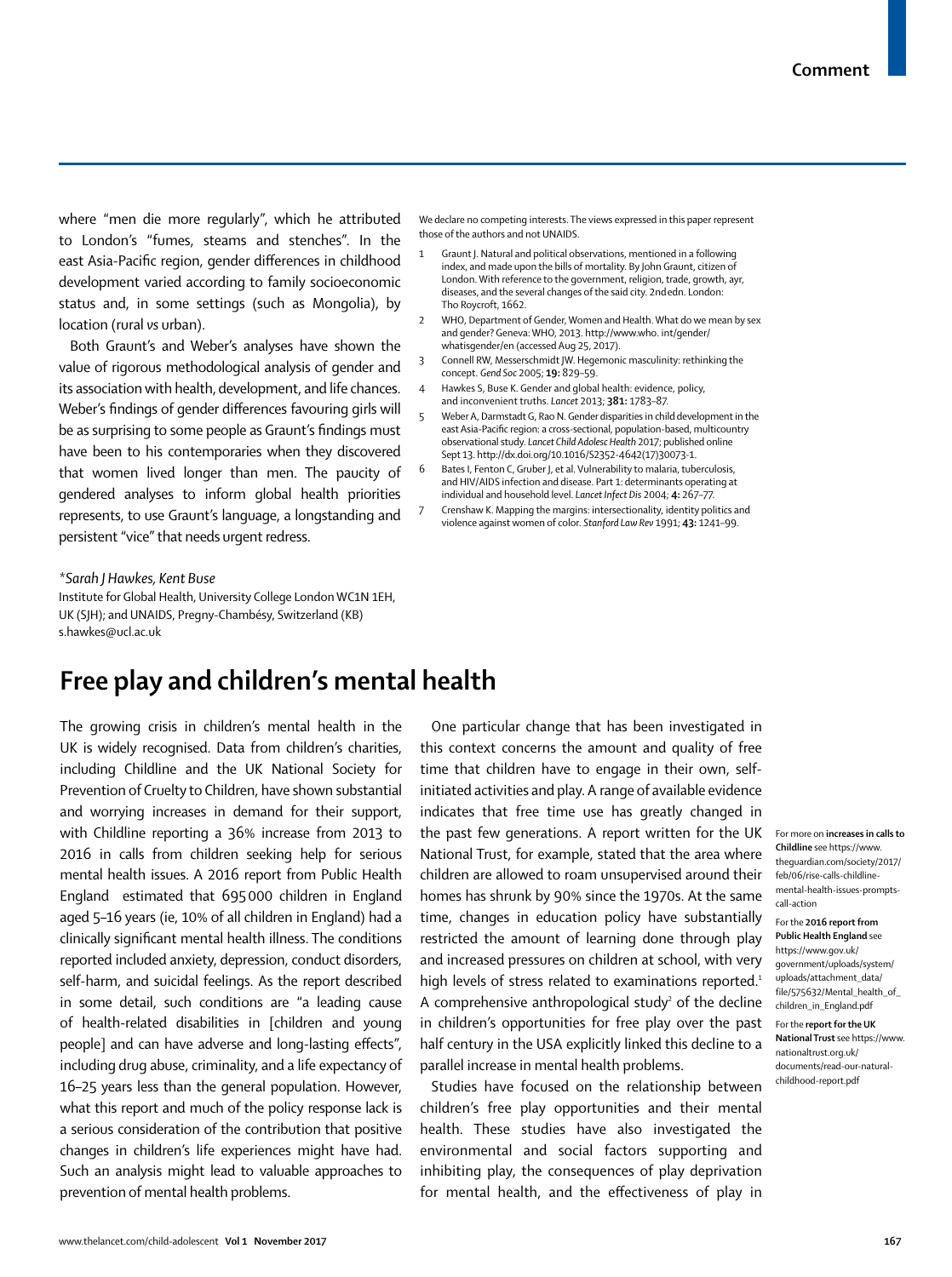

therapeutic treatments of mental health conditions. I have done a more comprehensive review of this research,<sup>3</sup> and here I will highlight the overall nature of the evidence available.

Studies of factors supporting play and mental health have focused on children's formation of secure emotional attachments and on the role of stress. Extensive evidence has connected the formation of secure emotional attachments early in a child's life to healthy brain development, the regulation of emotions, the ability to show empathy, the ability to form emotional relationships (including friendships with others), emotional resilience, and to playfulness. Children's playfulness, in turn, has been shown to have a central role in the formation and maintenance of friendships, which are of crucial importance for healthy social and emotional development.<sup>4</sup>

Secure emotional attachments have been shown to be fundamental in supporting children's ability to cope with stress and anxiety. Several studies in this area have made the important distinction between stress that is toxic, and stress that is positive. Children with insufficient emotional support and in relentlessly stressful situations arising from poverty, malnourishment, parental stress, or inadequate parenting are substantially more likely to feel toxic stress. Unsurprisingly, this type of stress is associated with mental health problems and low amounts of play.<sup>5</sup> Conversely, children living in emotionally supportive and stimulating environments that nevertheless contain elements of uncertainty, or so-called positive stress, are more likely to be playful and emotionally resilient.

So-called risky or adventurous outdoor play, in which children are allowed a degree of autonomy in their choice of play, is also an important contributor to positive stress. A systematic review published in 2015,<sup>6</sup> found consistent evidence of the contribution of this type of free play to children's physical and mental health. In adventurous outdoor play, children can challenge themselves, test out their limits, and learn to self-regulate their emotions.

Data concerning the consequences of play deprivation on children's mental health have mostly come from animal studies, mainly with mice and rats, that used neuroscientific techniques to show that play deprivation results in the underdevelopment of important areas of the prefrontal cortex.<sup>7</sup> However, there are some studies with children subjected to severe maltreatment, such as the children institutionalised in Romanian orphanages<sup>8</sup> in the 1980s. These studies, paralleling the animal studies, reported deficient growth and function of several key brain regions and atypically repetitive or brief play behaviours.

Because a lot of these data are restricted by the difficulty of isolating the effects of playfulness (or its absence) on mental health from the broader environmental factors involved in children's development, evidence of the effectiveness of play in treatments of mental health conditions is the most compelling.9 For example, a study of the introduction of a structured play regimen in an Indian orphanage $10$ reported highly significant gains on motor, cognitive, and social function measures, while the children remained in the deprived environment provided by the orphanage. A 2017 review $11$  showed that use of play therapy in children with autism led to improvements in building friendships, social interactions and social competence, family relationships, coping, and reductions in the time spent playing alone.

Play is sometimes dismissed as trivial. However, a review of the data regarding the role of play in mental health suggests that children's natural playfulness might have some crucially important functions for healthy physical and mental development. Professionals working in childcare, education, and paediatrics need to be aware of the importance of children's play, in all its many forms, and how opportunities for playful experiences can be supported in domestic, educational, and therapeutic settings. Parents and other caregivers need to be made aware of the importance of providing